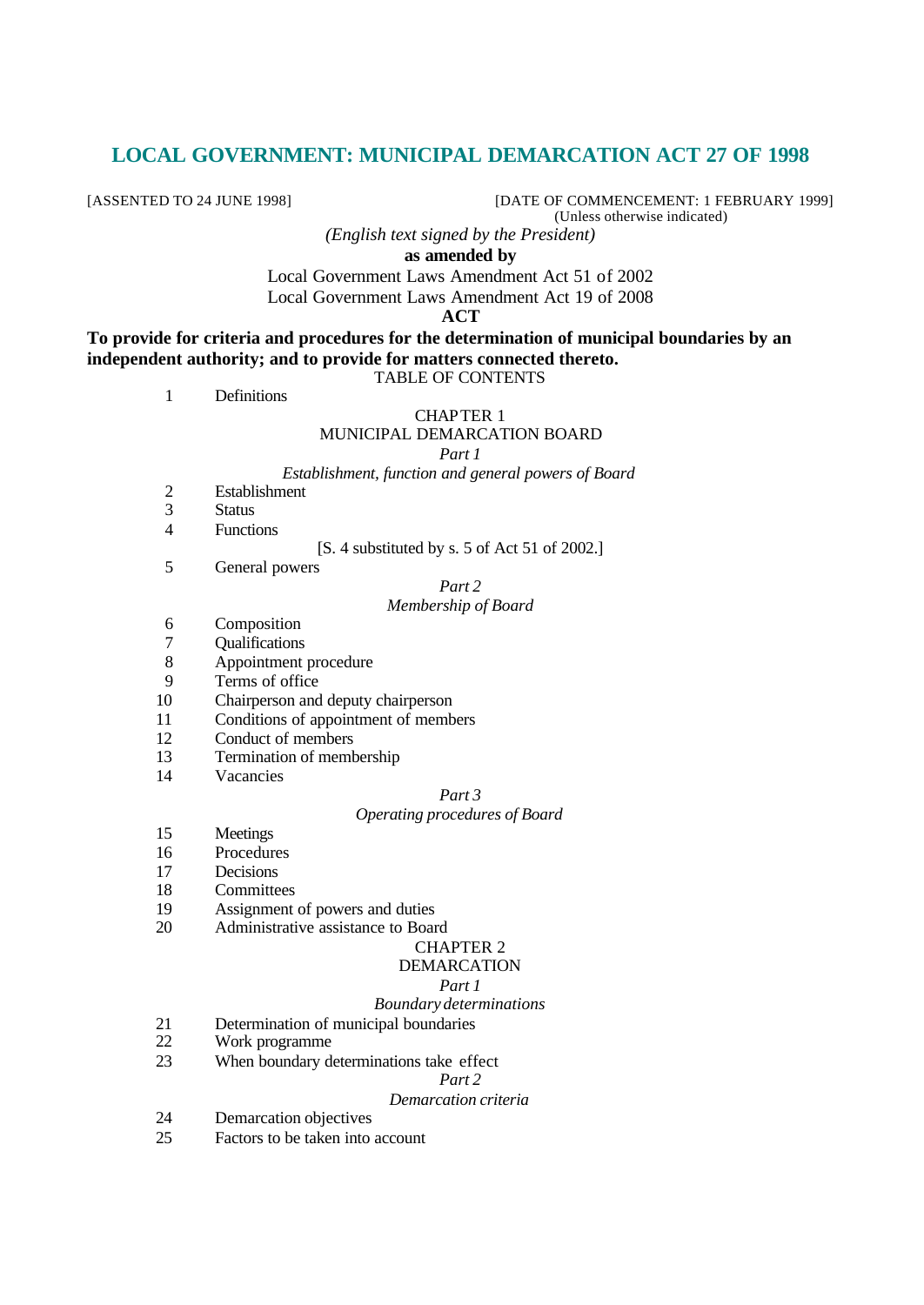# *Part 3*

#### *Demarcation procedure*

- 26 Public notification of determination of municipal boundaries<br>27 Consideration by Board
- Consideration by Board
- 28 Public meetings
- 29 Formal investigations
- 30 Powers of investigating committees

#### *Part 4*

*Regulation of consequences of boundary determinations*

31 Demarcation affecting existing municipalities

#### CHAPTER 3

#### ADMINISTRATIVE AND OTHER MATTERS

*Part 1*

#### *Administration*

- 32 Appointment of Manager
- 33 Responsibilities of Manager
- 34 Conditions of employment of employees
- 35 Pension rights

### *Part 2*

### *Finances of Board*

- 36 Funding
- 37 Accountability
- 38 Audit
- 39 Accountability and reporting

# *Part 3*

#### *Miscellaneous matters*

- 40 Civil liability of Board
- 41 Regulations
- 42 Offences and penalties
- 43 Repeal of legislation
- 44 Transitional provisions
- 45 Short title

#### Schedule

#### **1 Definitions**

(1) In this Act, unless the context otherwise indicates-

**'Board'** means the Municipal Demarcation Board established by section 2;

**'committee'** means a committee of the Board established in terms of section 18 and includes an investigating committee contemplated in section 30;

**'Constitution'** means the Constitution of the Republic of South Africa;

**'Department'** means the national department responsible for local government;

[Definition of 'Department' substituted by s. 4 *(a)* of Act 51 of 2002.]

**'determination'** includes any redetermination, and **'determine'** and **'redetermine'** have corresponding meanings;

[Definition of 'determination' substituted by s. 4 *(b)* of Act 51 of 2002.]

**'Electoral Commission'** means the Electoral Commission established by section 3 of the Electoral Commission Act, 1996 (Act 51 of 1996);

**'employee',** except in sections 34 (1) and 35 (1), includes a person seconded to the Board; [Definition of 'employee' substituted by s. 4 *(c)* of Act 51 of 2002.]

**'financial year'** means the financial year of the Board, which is the same as that of the Department;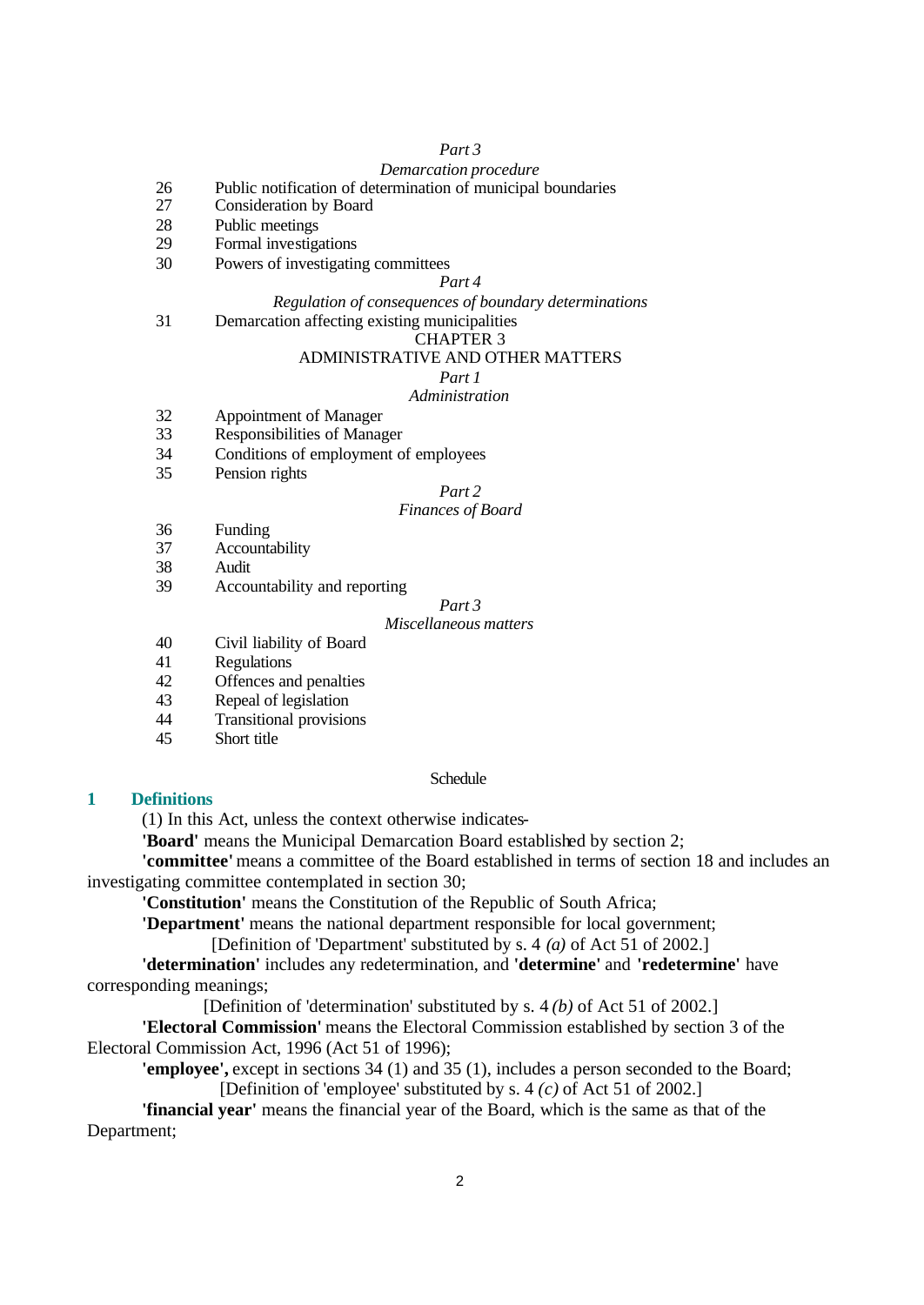**'Manager'** means the Manager of the Board appointed in terms of section 33;

**'MEC for local government'** means the member of the Executive Council of a province responsible for local government in the province;

**'metropolitan area'** means an area recognised as a metropolitan area in terms of the Local Government: Municipal Structures Act, 1998;

**'Minister'** means the national Minister responsible for local government;

[Definition of 'Minister' substituted by s. 4 *(d)* of Act 51 of 2002.]

**'municipal financial year'** means the financial year of a municipality commencing on 1 July each year and ending on 30 June of the following year;

[Definition of 'municipal financial year' inserted by s. 1 of Act 19 of 2008.]

**'municipality'** means a municipality mentioned in section 155 (6) of the Constitution and includes a municipality which existed when this Act took effect;

**'organ of state'** means an organ of state as defined in section 239 of the Constitution;

**'President'** means the President acting as the head of the national executive in terms of section 85 (2) of the Constitution;

**'SALGA'** means the South African Local Government Association recognised in terms of the Organised Local Government Act, 1997 (Act 52 of 1997), as the national organisation representing municipalities; and

**'this Act'** includes the regulations made under section 41.

[Definition of 'this Act' substituted by s. 4 *(e)* of Act 51 of 2002.]

(2) When in this Act the Minister is required to act in consultation with the MECs for local government, the Minister must act with the concurrence of the majority of those MECs after all the MECs have been consulted.

#### **CHAPTER 1**

# **MUNICIPAL DEMARCATION BOARD (ss 2-20)**

[Date of commencement of Chapter 1: 3 July 1998.]

#### *Part 1*

#### *Establishment, function and general powers of Board* **(ss 2-5)**

# **2 Establishment**

There is a Board called the Municipal Demarcation Board.

[Date of commencement of s. 2: 3 July 1998.]

#### **3 Status**

The Board-

- *(a)* is a juristic person;
- *(b)* is independent; and
- *(c)* must be impartial and perform its function without fear, favour or prejudice. [Date of commencement of s. 3: 3 July 1998.]

### **4 Functions**

The functions of the Board are-

- *(a)* to determine municipal boundaries in accordance with this Act and other appropriate legislation enacted in terms of Chapter 7 of the Constitution; and
- *(b)* to render an advisory service in respect of matters provided for in this Act and other appropriate legislation when so requested.

[S. 4 substituted by s. 5 of Act 51 of 2002.]

[Date of commencement of s. 4: 3 July 1998.]

#### **5 General powers**

(1) The Board may do all that is necessary or expedient to perform its function effectively,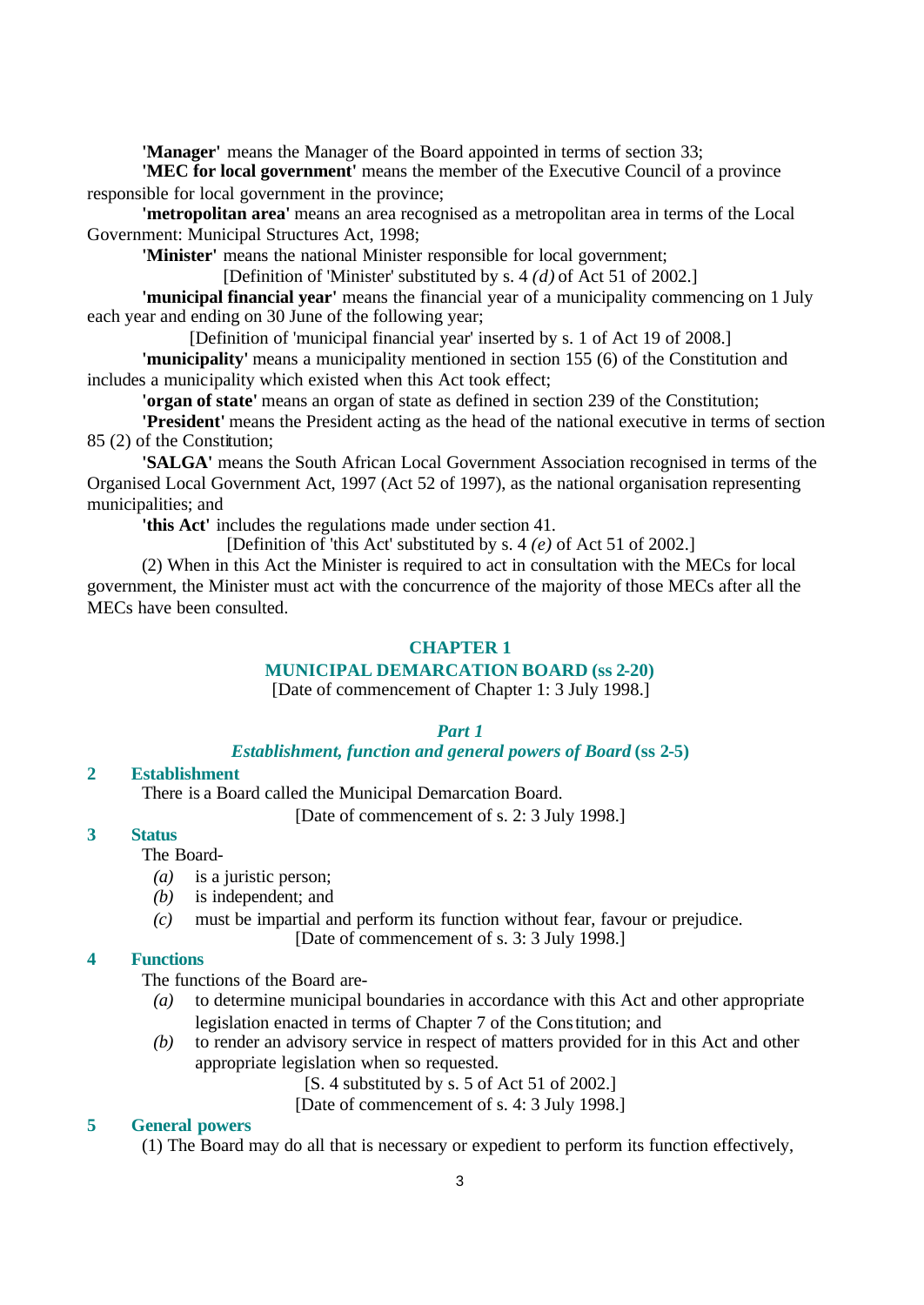which includes the power to-

- *(a)* determine its own staff establishment subject to section 20 (2), and appoint employees in posts on the staff establishment having due regard to available funds;
- *(b)* obtain, by agreement, the services of any person, including any organ of state, for the performance of any specific act or function;
- *(c)* acquire or dispose of any right in or to property, but ownership in immovable property may be acquired or disposed of only with the consent of the Minister;
- *(d)* open and operate its own bank accounts;
- *(e)* insure itself against any loss, damage or risk;
- *(f)* perform legal acts, including acts in association with or on behalf of any other person or organ of state;
- *(g)* institute or defend any legal action;
- *(h)* collect and disseminate relevant information; and
- *(i)* do anything that is incidental to the exercise of any of its powers.
- (2) The Board may not borrow money.

(3) The Board may require a municipality that may reasonably be affected by a boundary determination in terms of section 21, to provide the Board or any of its committees with facilities, available to that municipality, for the holding of meetings.

[Date of commencement of s. 5: 3 July 1998.]

### *Part 2 Membership of Board* **(ss 6-14)**

# **6 Composition**

(1) The Board consists of no fewer than seven and no more than 10 members appointed by the President in accordance with section 8.

[Sub-s. (1) substituted by s. 6 of Act 51 of 2002.]

(2) The Minister-

- *(a)* must determine the number of the members of the Board; and
- *(b)* may alter from time to time the number determined in terms of paragraph *(a)*, but a reduction in the number may be effected only by not filling a vacancy when a vacancy arises.

(3) The composition of the Board must-

- *(a)* be broadly representative of the South African society;
- *(b)* reflect regional diversity; and
- *(c)* collectively represent a pool of knowledge concerning issues relevant to municipal demarcation in each of the provinces.

[Date of commencement of s. 6: 3 July 1998.]

# **7 Qualifications**

(1) A member of the Board must be a South African citizen and have a qualification or experience in or knowledge appropriate to-

- *(a)* local government generally; or
- *(b)* any of the following:
	- (i) development economics;
	- (ii) integrated development planning;
	- (iii) community development;
	- (iv) traditional leadership and traditional communities;
	- (v) local government and municipal administration;
	- (vi) municipal finance;
	- (vii) municipal services;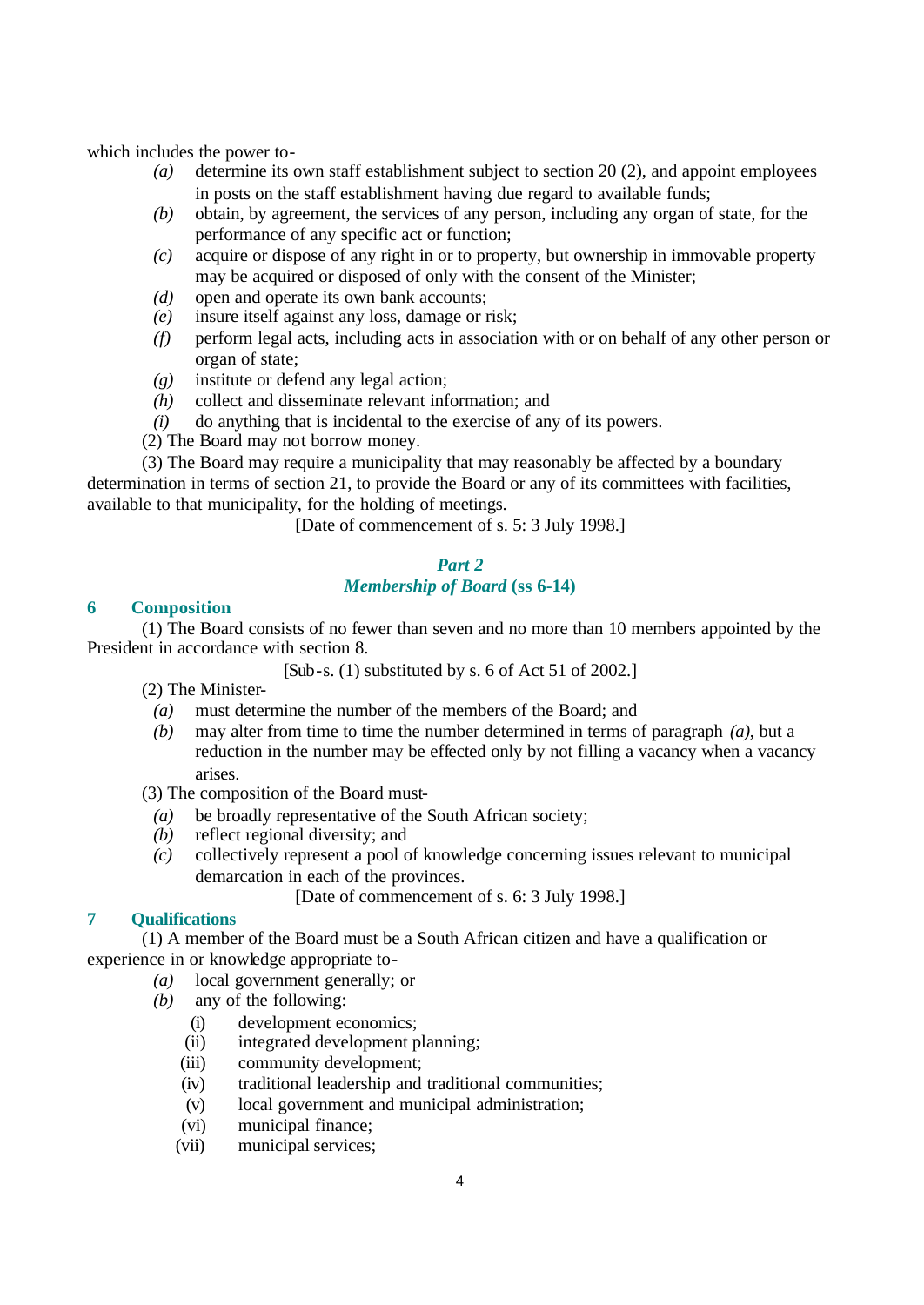- (viii) social or economic geography;
	- (ix) town and regional planning;
	- (x) legal and constitutional matters affecting local government;
	- (xi) land survey, cartography and geographic information systems;
- (xii) public health care; or
- (xiii) transport planning.

(2) The following persons are disqualified from becoming or remaining a member of the Board:

- *(a)* an unrehabilitated insolvent;
- *(b)* a person who is placed under curatorship;
- *(c)* a person who is declared to be of unsound mind by a court of the Republic; or
- *(d)* a person who after 4 February 1997 has been convicted of an offence and sentenced to imprisonment without the option of a fine for a period of not less than 12 months.

(3) A disqualification in terms of subsection (2) *(d)* ends five years after the imprisonment has been completed.

[Date of commencement of s. 7: 3 July 1998.]

# **8 Appointment procedure**

of-

(1) Whenever it is necessary to appoint a person as a member of the Board, the Minister must-

- *(a)* through advertisements in the media circulating nationally and in each of the provinces, invite persons who comply with section 7 to apply within a specified period for appointment as a member; and
- *(b)* establish a selection panel consisting of-
	- (i) the President of the Constitutional Court or another member of that Court designated by the President of that Court, who must also be the convenor of the panel;
	- (ii) a judge designated by the Chief Justice;
	- (iii) one member of the Commission for Gender Equality, established by the Constitution, designated by that Commission;
	- (iv) two persons with specific knowledge of boundary demarcation of whom one must be designated by the Minister in consultation with the MECs for local government and the other person by SALGA; and
	- (v) the Chairperson of the Select Committee of the National Council of Provinces responsible for local government matters.

(2) For the purposes of any subsequent establishment of a selection panel, a person designated in terms of subsection (1) *(b)* remains designated until replaced.

(3) The selection panel may determine its own procedure including its decision-making procedure, but must act in a transparent and open way.

(4) The selection panel must consider all applications and from amongst the applicants compile a list of nominees taking into account sections 6 (3) and 7.

(5) The list referred to in subsection (4) must be submitted to the Minister and must consist

- *(a)* three more names than the number of appointments that must be made, if six or more appointments must be made; or
- *(b)* two more names than the number of appointments that must be made, if fewer than six appointments must be made.

[Sub-s. (5) amended by s. 7 of Act 51 of 2002.]

(6) If the selection panel is unable to compile a list consisting of the required number of nominees, the procedure set out in subsections  $(1)$   $(a)$ ,  $(4)$  and  $(5)$  must be repeated, except that applicants who applied in the first round-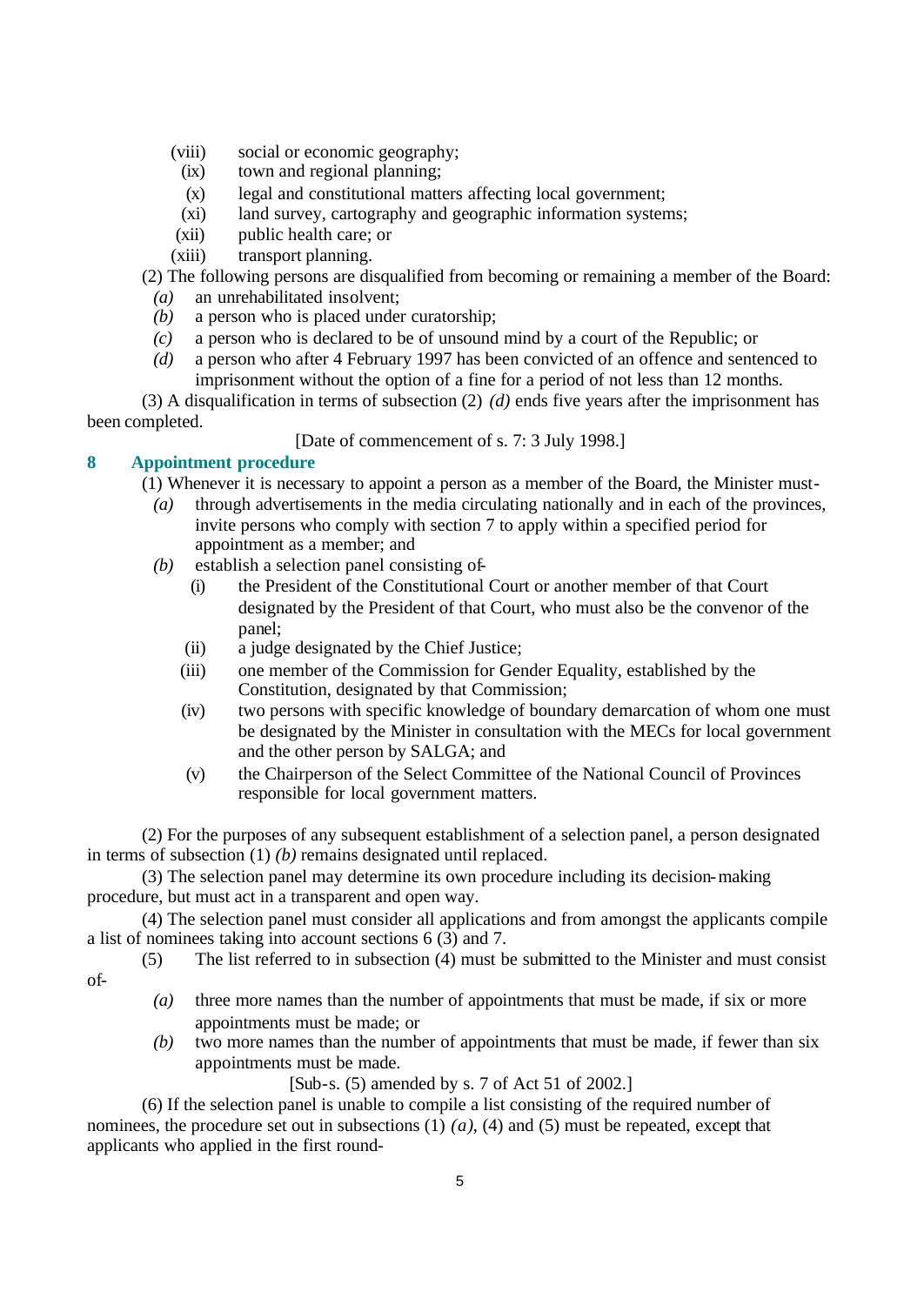- *(a)* need not reapply; and
- *(b)* must be considered when the list is compiled in the second round.
- (7) The President must make the required number of appointments from the list.

[Date of commencement of s. 8: 3 July 1998.]

# **9 Terms of office**

- (1) A member of the Board is appointed for five years.
- (2) There is no limit to the number of terms a member of the Board may serve.
- (3) Any reappointment of a member of the Board is subject to section 8.
	- [Date of commencement of s. 9: 3 July 1998.]

# **10 Chairperson and deputy chairperson**

(1) The President appoints one of the members of the Board as the chairperson and another member as the deputy chairperson of the Board.

(2) The chairperson and the deputy chairperson hold office as chairperson and deputy chairperson for the duration of their terms of office as members of the Board.

(3) The deputy chairperson acts as chairperson if-

- *(a)* the chairperson is absent or unable to perform the functions of chairperson; or
- *(b)* the office of chairperson is vacant.
	- [Date of commencement of s. 10: 3 July 1998.]

# **11 Conditions of appointment of members**

(1) The Minister, with the concurrence of the Minister of Finance, must determine the conditions of appointment of the members of the Board, taking into account-

- *(a)* the conditions of appointment of members of other institutions referred to in section 219 (5) of the Constitution;
- *(b)* the role, duties and responsibilities of a member of the Board;
- *(c)* affordability in relation to the responsibilities of the Board; and
- *(d)* the level of expertise and experience required for a member of the Board.
- (2) A member of the Board is either a full-time or part-time member, as may be determined by the Minister.

(3) Conditions of appointment may differ in respect of-

- *(a)* the chairperson, deputy chairperson and other members of the Board;
- *(b)* full-time and part-time members; and
- *(c)* any other appropriate circumstances.
	- [Date of commencement of s. 11: 3 July 1998.]

### **12 Conduct of members**

(1) A member of the Board-

- *(a)* must perform the functions of office in good faith and without fear, favour or prejudice;
- *(b)* must disclose any personal or any private business interest that that member or any spouse, partner or business associate of that member may have in any matter before the Board and must withdraw from the proceedings of the Board when that matter is considered by the Board, unless the Board decides that the member's interest in the matter is trivial or not relevant;
- *(c)* may not use the position or privileges of a member for private gain or to improperly benefit another person;
- *(d)* who is a full-time member may not undertake any other paid work, except with the consent of the Board and the Minister; and
- *(e)* may not act in any other way that compromises the credibility, impartiality, independence or integrity of the Board.

(2) A member of the Board who contravenes or fails to comply with subsection (1) is guilty of misconduct.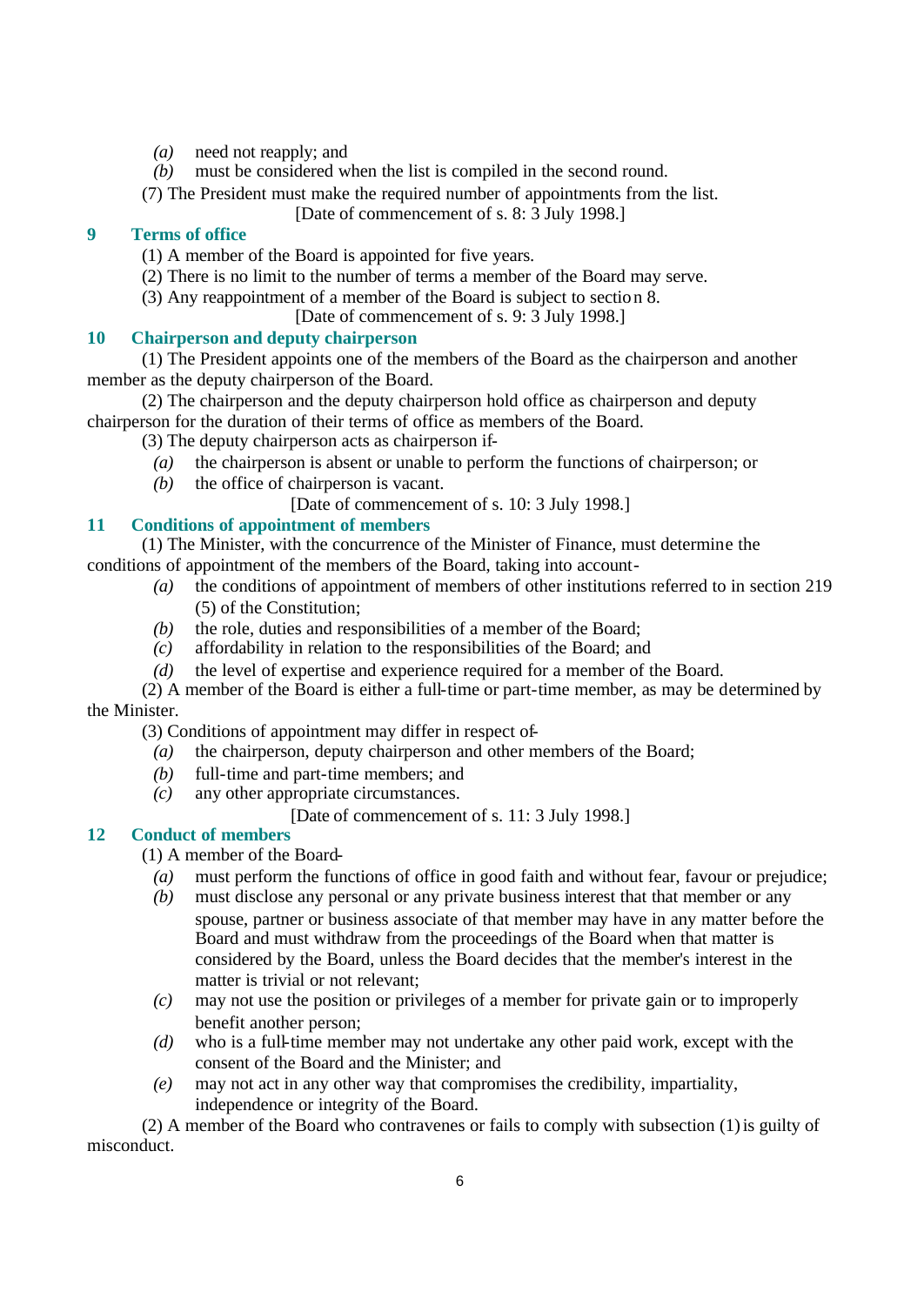#### [Date of commencement of s. 12: 3 July 1998.]

# **13 Termination of membership**

(1) A person ceases to be a member of the Board when that person-

- *(a)* is no longer eligible under section 7 to be a member;
- *(b)* resigns; or
- *(c)* is removed from office in terms of subsection (4).

(2) A member of the Board may resign by giving at least three months' written notice to the Minister, but the Minister may accept a shorter period in a specific case.

(3) A member of the Board is regarded as having resigned if that member-

- *(a)* accepts nomination for the National Assembly, the National Council of Provinces, a provincial legislature or a municipal council;
- *(b)* is an office bearer of a political party; or
- *(c)* is a member of the National Assembly, a permanent delegate to the National Council of Provinces, a member of a provincial legislature or a member of a municipal council and fails to resign from such office within 30 days of having been appointed as a member of the Board.

(4) *(a)* The President may remove a member of the Board from office, but only on the ground of misconduct, incapacity or incompetence.

*(b)* A decision to remove such a member of the Board on the ground of misconduct or incompetence must be based on a finding to that effect by an investigating tribunal appointed by the President.

*(c)* The President may suspend a member of the Board who is under investigation under paragraph *(b)*.

[Date of commencement of s. 13: 3 July 1998.]

#### **14 Vacancies**

(1) As soon as practical after a vacancy has occurred in the Board another person must be appointed as a member of the Board in accordance with section 8.

(2) Subsection (1) does not apply if the Minister wants to reduce the number of the members of the Board in terms of section 6 (2) *(b)*.

[Date of commencement of s. 14: 3 July 1998.]

# *Part 3*

### *Operating procedures of Board* **(ss 15-20)**

#### **15 Meetings**

(1) The chairperson of the Board decides when and where the Board meets, but must convene a meeting if a majority of the members of the Board request the chairperson in writing to convene a Board meeting at a time and place set out in the request.

(2) The chairperson or the deputy chairperson presides at meetings of the Board, but if both are absent from a meeting, the members of the Board present must elect another member to preside at the meeting.

[Date of commencement of s. 15: 3 July 1998.]

#### **16 Procedures**

The Board may determine its internal procedures.

[Date of commencement of s. 16: 3 July 1998.]

### **17 Decisions**

A question before the Board is decided by a supporting vote of at least the majority of the members of the Board.

[Date of commencement of s. 17: 3 July 1998.]

### **18 Committees**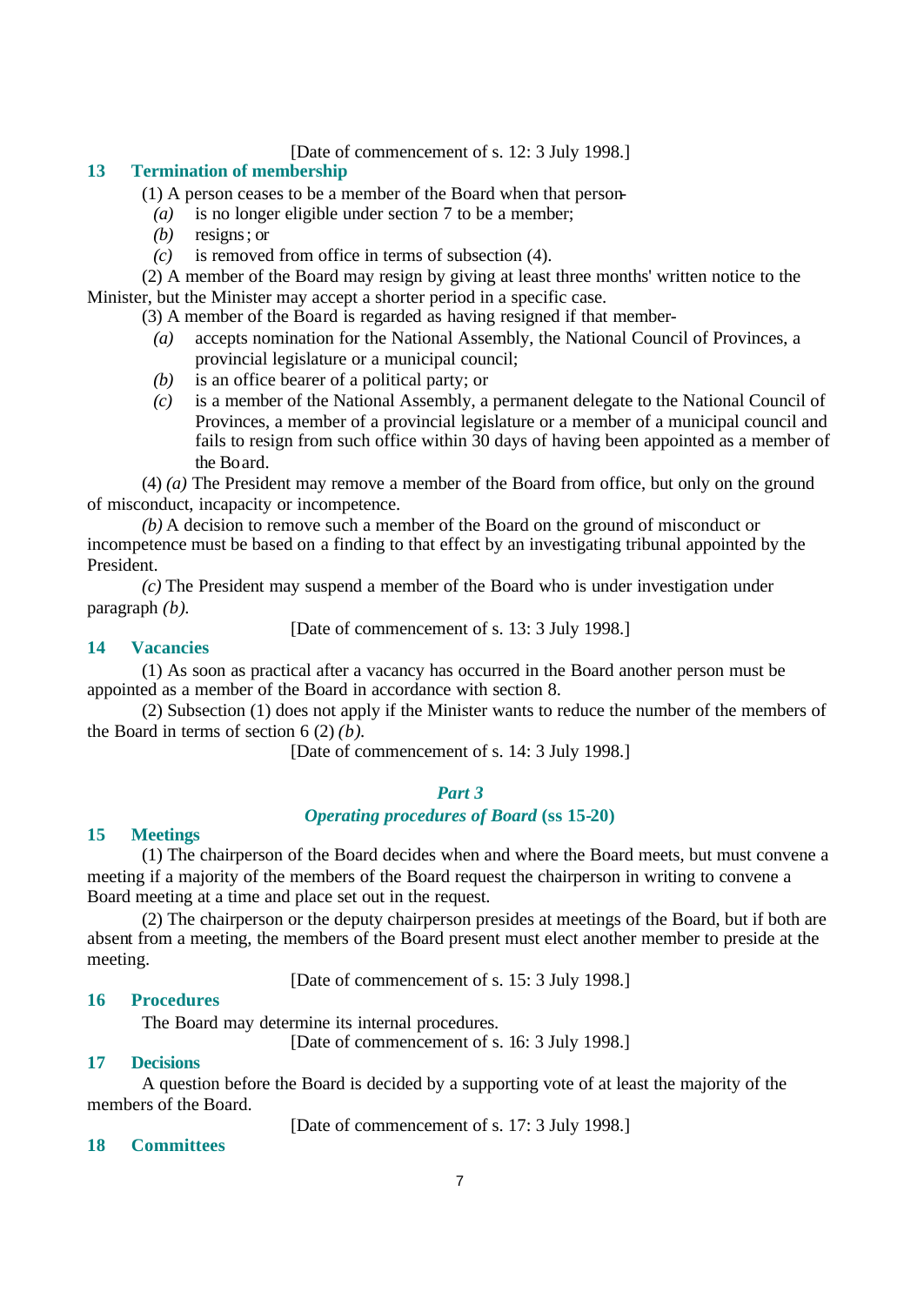(1) The Board may-

- *(a)* establish one or more committees to assist the Board in the performance of its function or the exercise of any of its powers; and
- *(b)* dissolve a committee at any time.

(2) The Board-

- *(a)* must determine the function of a committee;
- *(b)* must appoint the chairperson and other members of a committee;
- *(c)* may authorise a committee to co-opt advisory members within limits determined by the Board;
- *(d)* may remove a member of a committee from office at any time; and
- *(e)* may determine a committee's procedure.
- (3) When appointing members to a committee, the Board is not restricted to Board members.

(4) Sections 7, 12 and 13 (3) also apply to members of a committee and when those sections are applied to members of a committee a reference in those sections to the Board and a member of the Board must be read as a reference to a committee and a member of a committee, respectively.

(5) The Board determines the remuneration, allowances and other conditions of office of

members of a committee who are not- *(a)* Board members;

- 
- *(b)* employees; or
- *(c)* in the service of the national government, a provincial government or a municipality. [Date of commencement of s. 18: 3 July 1998.]

# **19 Assignment of powers and duties**

(1) When necessary for the proper performance of its function, the Board may-

- *(a)* delegate any of its powers, excluding the power to make the final decision on the determination of a municipal boundary, to-
	- (i) a Board member;
	- (ii) a committee of the Board; or
	- (iii) an employee; or

*(b)* instruct any such member, committee or employee to perform any of the Board's duties.

- (2) A delegation or instruction in terms of subsection (1)-
	- *(a)* is subject to any conditions and directions the Board may impose; and
	- *(b)* does not divest the Board of the responsibility concerning the exercise of the power or the performance of the duty.

(3) The Board may confirm, vary or revoke any decision taken by a member of the Board, committee, or employee, in consequence of a delegation or instruction.

[Date of commencement of s. 19: 3 July 1998.]

# **20 Administrative assistance to Board**

(1) The Board may conclude an agreement with the Department, a provincial department or a municipality for the provision of administrative and secretarial assistance to the Board or any of its committees.

(2) Before the Board determines or extends its staff establishment in terms of section 5 (1) *(a)*, it must first establish the extent to which administrative and secretarial assistance could be provided under an agreement envisaged in subsection (1) of this section.

[Date of commencement of s. 20: 3 July 1998.]

# **CHAPTER 2 DEMARCATION (ss 21-31)**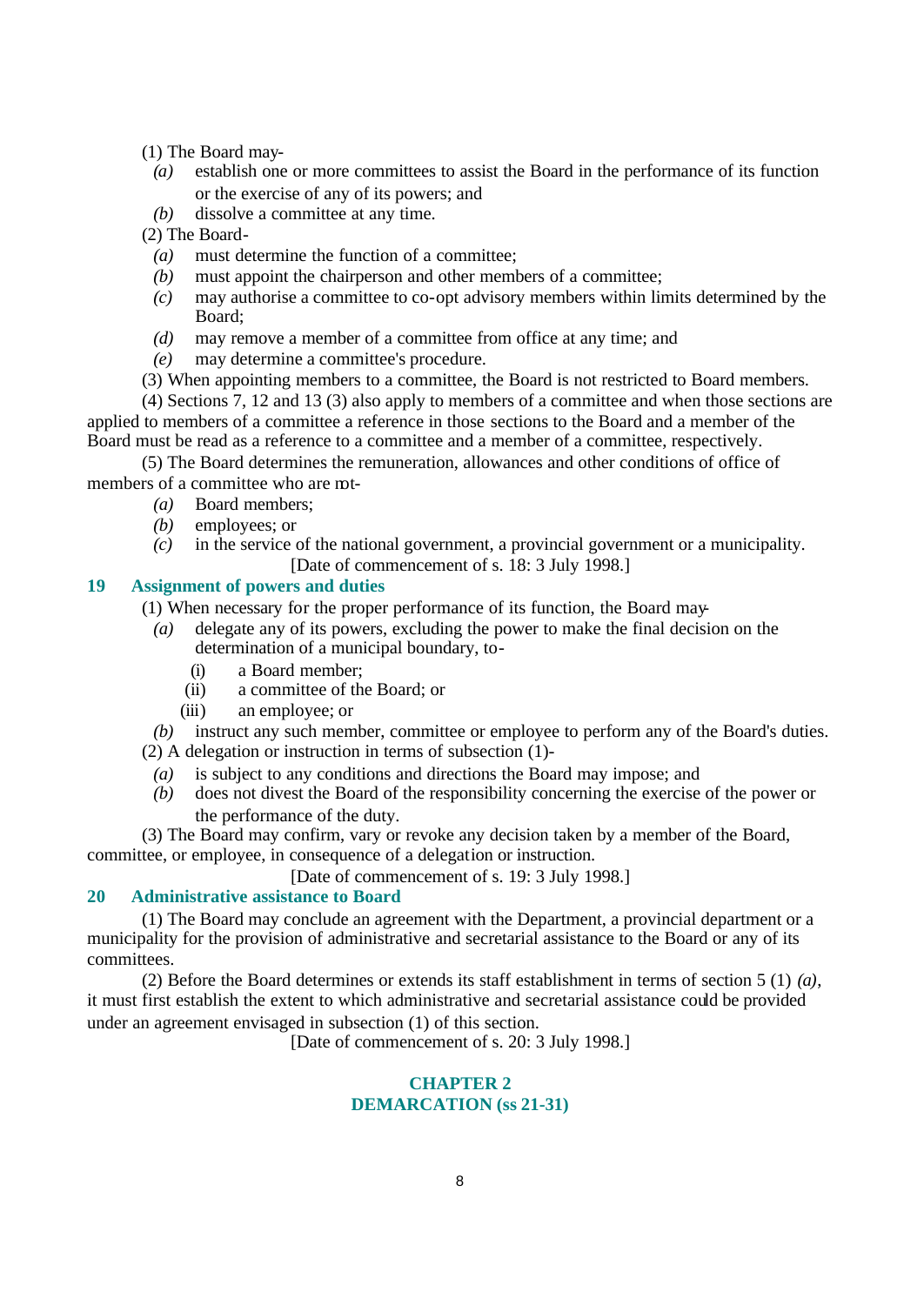### *Part 1*

### *Boundary determinations* **(ss 21-23)**

# **21 Determination of municipal boundaries**

- (1) The Board-
	- *(a)* must determine municipal boundaries in the territory of the Republic; and

*(b)* may redetermine any municipal boundaries determined by it in terms of paragraph *(a)*.

(2) Any determination or redetermination of a municipal boundary must be consistent with this Act and other appropriate legislation enacted in terms of Chapter 7 of the Constitution: Provided that section 26 does not apply where the Board redetermines a municipal boundary in respect of which the MEC for local government and all the municipalities that are affected by the redetermination have indicated in writing that they have no objection to such redetermination.

[Sub-s. (2) amended by s. 8 *(a)* of Act 51 of 2002.]

(3) The Board must publish its determination or redetermination of a municipal boundary in the relevant *Provincial Gazette*.

(4) Any person aggrieved by a determination of a municipal boundary may within 30 days of publication of that determination submit objections in writing to the Board.

(5) The Board must-

- *(a)* consider any objections;
- *(b)* either confirm, vary or withdraw its determination; and
- *(c)* publish its decision in terms of paragraph *(b)* in the relevant *Provincial Gazette*. [Sub-s. (5) substituted by s. 8 *(b)* of Act 51 of 2002.]

(6) Any person may, subject to the Promotion of Access to Information Act, 2000 (Act 2 of 2000), request the Board to provide reasons for its decision in terms of subsection (5) *(b)*.

[Sub-s. (6) added by s. 8 *(c)* of Act 51 of 2002.]

# **22 Work programme**

(1) The Board performs the function mentioned in section 21 (1)-

- *(a)* on its own initiative;
- *(b)* on request by the Minister or a MEC for local government; or
- *(c)* on request by a municipality with the concurrence of any other municipality affected by the proposed determination or redetermination.

(2) The Minister may, after consultation with the MEC's for local government and the Board, determine priorities and reasonable time-frames for a determination or redetermination.

(3) Where the Board performs the function mentioned in section 21 (1) on its own initiative as a result of receiving a request from a member of the public, the Board may-

- *(a)* require that member of the public to furnish the Board with such information as may be required by the Board; and
- *(b)* solicit the views of the persons and institutions referred to in section 26 (3) on the matter before the Board.

(4) Where the Board has solicited the views of persons and institutions as provided for in subsection (3) *(b)*, the Board does not need to comply with section 26 when it considers the determination or redetermination of a municipal boundary under the circumstances referred to in subsection  $(3)$ .

(5) Where the Board performs the function mentioned in section 21 (1) on request by a municip ality, the Board may require that municipality to furnish the Board with such information as may be required by the Board.

[S. 22 substituted by s. 9 of Act 51 of 2002.]

### **23 When boundary determinations take effect**

(1) After the Board has considered any objections in terms of section 21 (5), or has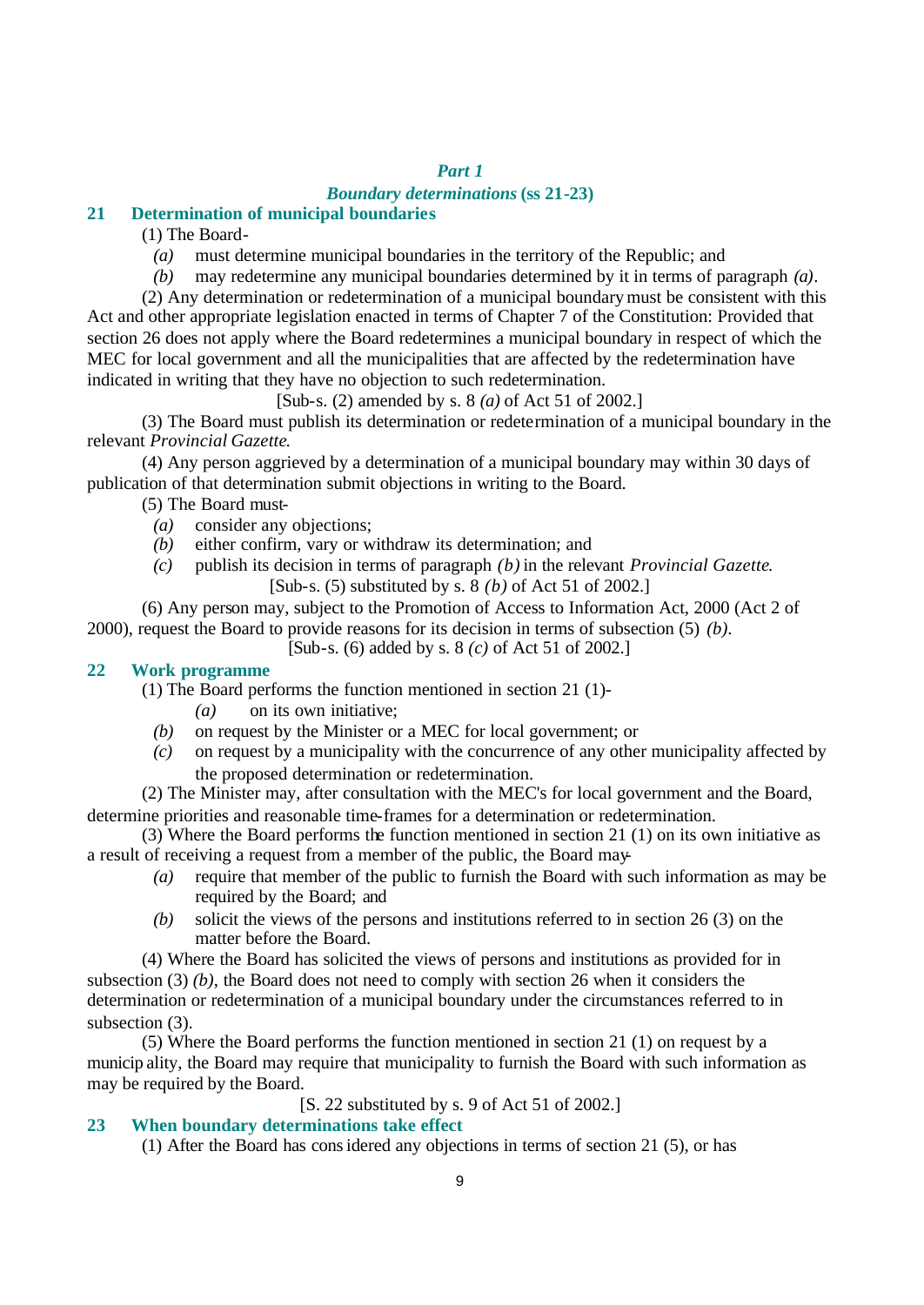redetermined a boundary under the circumstances provided for in the proviso to section 21 (2), the Board must without delay send particulars of the determination to the Electoral Commission.

[Sub-s. (1) substituted by s. 10 *(a)* of Act 51 of 2002.]

(2) If the Electoral Commission is of the view that the boundary determination-

- *(a)* will affect the representation of voters in the council of any of the municipalities affected by the boundary determination, the determination takes effect from the date of the next election in the area concerned; or
- *(b)* will not materially affect the representation of voters in such council, the determination takes effect from a date determined by notice in the relevant*Provincial Gazette* by the MEC for local government in the province concerned.

(3) *(a)* The Electoral Commission, within 60 days after having received the particulars referred to in subsection (1), must make known its view as envisaged in subsection (2) by notice in the relevant *Provincial Gazette*.

*(b)* The MEC for local government in the province concerned must publish the notice referred to in subsection (2) *(b)* within three months of the date of the notice published by the Electoral Commission in terms of paragraph *(a)*, and send a copy of the notice to the Board.

[Para. *(b)* added by s. 10 *(b)* of Act 51 of 2002.]

(4) (a) A determination referred to in subsection  $(2)$  (b) takes effect on the commencement date of the municipal financial year following the date of publication of the notice effecting such determination.

*(b)* The Board must, at least six months prior to the commencement of the municipal financial year in which boundary determinations are to take effect, inform the Minister of Finance of such determinations.

*(c)* The Minister of Finance may, in exceptional cases, including those referred to in section 87 of the Municipal Structures Act, 1998 (Act 117 of 1998), decide on a different or shorter period than the period referred to in paragraph *(a)* and *(b)*.

[Sub-s. (4) added by s. 2 of Act 19 of 2008.]

# *Part 2 Demarcation criteria* **(ss 24-25)**

#### **24 Demarcation objectives**

When the Board determines a municipal boundary its objective must be to establish an area that would -

- *(a)* enable the municipality for that area to fulfil its constitutional obligations, including-
	- (i) the provision of democratic and accountable government for the local communities;
	- (ii) the provision of services to the communities in an equitable and sustainable manner;
	- (iii) the promotion of social and economic development; and
	- (iv) the promotion of a safe and healthy environment;
- *(b)* enable effective local governance;
- *(c)* enable integrated development; and
- *(d)* have a tax base as inclusive as possible of users of municipal services in the municipality.

# **25 Factors to be taken into account**

In order to attain the objectives set out in section 24, the Board must, when determining a municipal boundary, take into account-

- *(a)* the interdependence of people, communities and economies as indicated by-
	- (i) existing and expected patterns of human settlement and migration;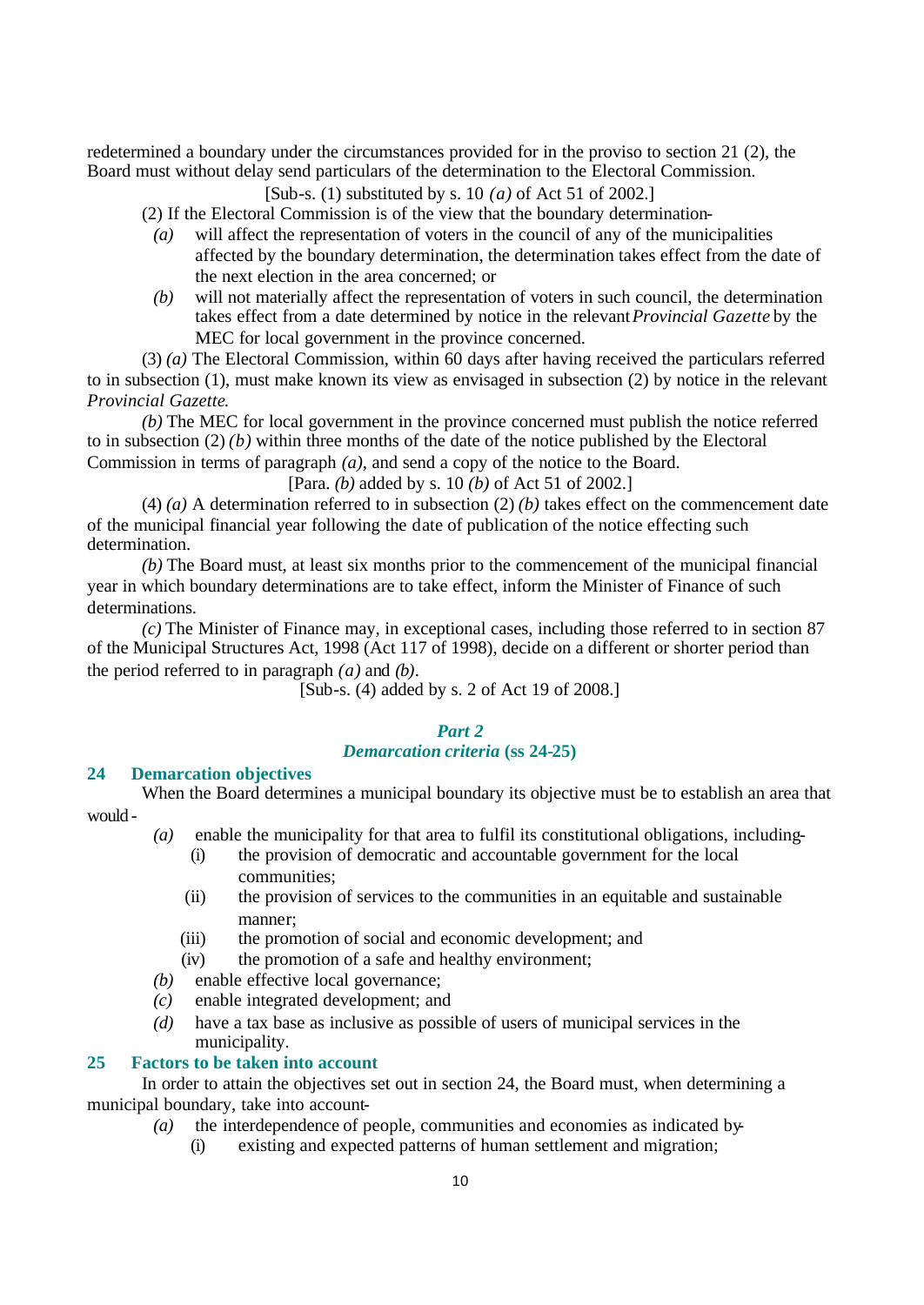- (ii) employment;
- (iii) commuting and dominant transport movements;
- (iv) spending;
- (v) the use of amenities, recreational facilities and infrastructure; and
- (vi) commercial and industrial linkages;
- *(b)* the need for cohesive, integrated and unfragmented areas, including metropolitan areas;
- *(c)* the financial viability and administrative capacity of the municipality to perform municipal functions efficiently and effectively;
- *(d)* the need to share and redistribute financial and administrative resources;
- *(e)* provincial and municipal boundaries;
- *(f)* areas of traditional rural communities;
- *(g)* existing and proposed functional boundaries, including magisterial districts, voting districts, health, transport, police and census enumerator boundaries;
- *(h)* existing and expected land use, social, economic and transport planning;
- *(i)* the need for co-ordinated municipal, provincial and national programmes and services, including the needs for the administration of justice and health care;
- *(j)* topographical, environmental and physical characteristics of the area;
- *(k)* the administrative consequences of its boundary determination on-
	- (i) municipal creditworthiness;
	- (ii) existing municipalities, their council members and staff; and
	- (iii) any other relevant matter; and
- *(l)* the need to rationalise the total number of municipalities within different categories and of different types to achieve the objectives of effective and sustainable service delivery, financial viability and macro-economic stability.

# *Part 3*

# *Demarcation procedure (ss 26-30)*

# **26 Public notification of determination of municipal boundaries**

(1) Before the Board considers any determination of a municipal boundary in terms of section 21, it must publish a notice in a newspaper circulating in the area concerned-

- *(a)* stating the Board's intention to consider the matter; and
- *(b)* inviting written representations and views from the public within a specified period (which may not be shorter than 21 days).

(2) When the Board publishes a notice it must convey by radio or other appropriate means of communication the contents of the notice in the area concerned.

(3) The Board must send by registered post, electronic means or by hand a copy of the notice

 $t_0$ -

- *(a)* the MEC for local government in the province concerned;
- *(b)* each municipality that will be affected by the Board's consideratio n of the matter;
- *(c)* the magistrate concerned if any magisterial district is affected; and
- *(d)* the provincial House of Traditional Leaders concerned established by provincial legislation in terms of section 212 (2) *(a)* of the Constitution if the boundary of a traditional authority is affected,

and invite them to submit written representations or their views on the matter to the Board within the period determined in terms of subsection (1).

# **27 Consideration by Board**

When the period for written representations and views has expired, the Board-

- *(a)* must consider all representations and views submitted to it; and
- *(b)* may take a decision on the determination or, before it takes such a decision-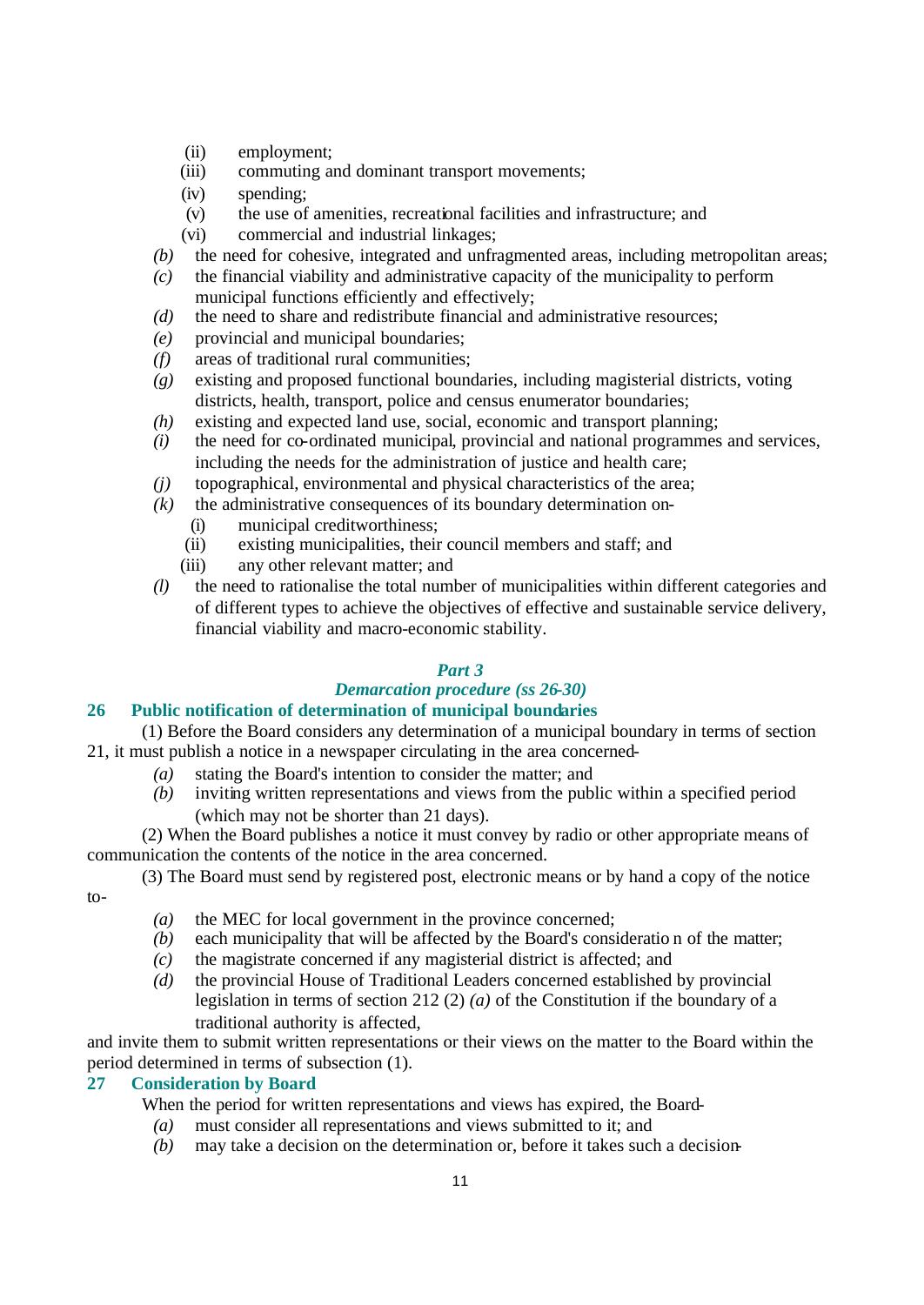- (i) hold a public meeting;
- (ii) conduct a formal investigation; or
- (iii) do both.

# **28 Public meetings**

(1) If the Board decides to hold a public meeting it must publish a notice in the newspaper circulating in the area concerned-

- *(a)* stating the time, date and place of the meeting or of each meeting; and
- *(b)* inviting the public to attend the meeting or meetings.

(2) When the Board publishes a notice, it must convey, where appropriate, by radio or other appropriate means of communication the contents of the notice in the area concerned.

(3) At a public meeting a representative of the Board must-

- *(a)* explain the issues the Board has to consider, including any options open to the Board;
- *(b)* allow members of the public attending the meeting to air their views on these issues; and
- *(c)* answer relevant questions.

# **29 Formal investigations**

(1) If the Board decides to conduct an investigation it may conduct the investigation itself or in terms of section 18 designate one or more Board members or other persons as an investigating committee to conduct the investigation on its behalf.

(2) If an investigation committee has been appointed, the committee must report and make recommendations to the Board.

# **30 Powers of investigating committees**

For the purposes of its investigation the Board or an investigating committee may-

- *(a)* by written notice summon a person who in its opinion has information which is material to the investigation to appear before the Board or the committee-
	- (i) to give evidence; or
	- (ii) to produce a document available to that person and specified in the summons;
- *(b)* call a person present at a Board or committee meeting, whether summoned or not-
	- (i) to give evidence before the Board or committee; or
	- (ii) to produce a document in that person's custody;
- *(c)* administer an oath or solemn affirmation to that person;
- *(d)* question that person, or have such a person questioned by a person designated by the Board or committee; and
- *(e)* retain for a reasonable period a document produced in terms of paragraph *(a)* (ii) or *(b)*  (ii).

# *Part 4*

# *Regulation of consequences of boundary determinations* **(s 31)**

# **31 Demarcation affecting existing municipalities**

The legal, practical and other consequences resulting from the area of a municipality being wholly or partially incorporated in or combined with the area of another municipality, must be dealt with in terms of the Local Government: Municipal Structures Act, 1998.

# **CHAPTER 3**

# **ADMINISTRATIVE AND OTHER MATTERS (ss 32-44)**

# *Part 1*

# *Administration* **(ss 32-35)**

# **32 Appointment of Manager**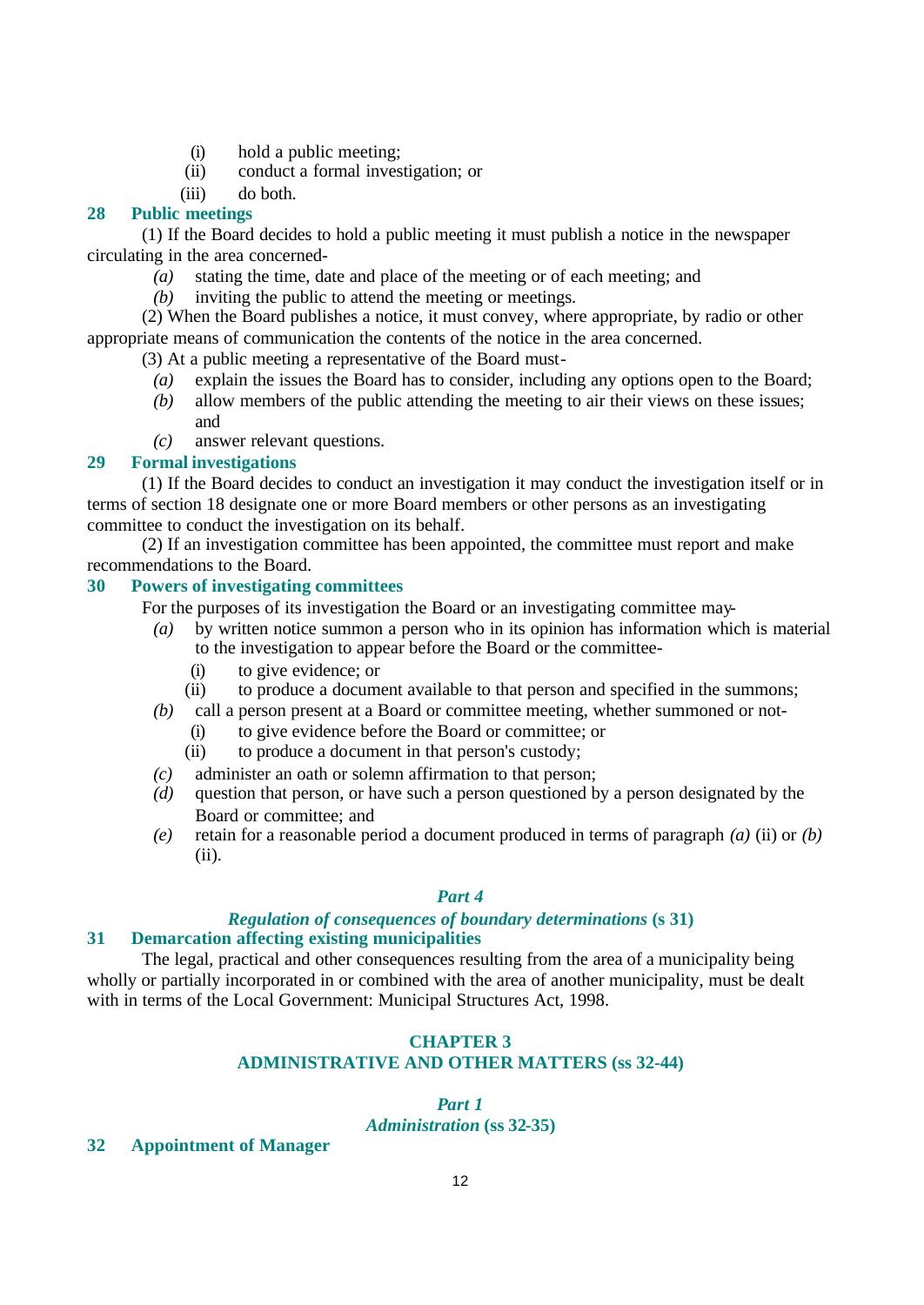- (1) The Board must appoint a person as the Manager of the Board.
- (2) The person appointed as the Manager holds office-
	- *(a)* for an agreed term not exceeding five years, but which is renewable; and
- *(b)* subject to the terms and conditions applicable to employees.

### **33 Responsibilities of Manager**

- (1) The Manager is the chief executive officer and also the accounting officer of the Board.
- (2) As chief executive officer of the Board, the Manager is responsible for-
	- *(a)* the formation and development of an efficient administration;
	- *(b)* the organisation, control and management of all staff, including persons seconded to the Board from any other organ of state;
	- *(c)* the maintenance of discipline; and
- *(d)* the carrying out of the decisions of the Board.

(3) As accounting officer of the Board the Manager is responsible for-

- *(a)* all income and expenditure of the Board;
- *(b)* all assets and the discharge of all liabilities of the Board; and
- *(c)* the proper and diligent implementation of Part 2 of this Chapter.

# **34 Conditions of employment of employees**

(1) An employee of the Board is employed subject to the terms and conditions of employment determined by the Board.

(2) The terms and conditions must comply with the basic values and principles set out in section 195 of the Constitution.

(3) Persons in the public service or other state institutions seconded to the Board, perform their functions under the control and directions of the Manager.

#### **35 Pension rights**

(1) A person appointed as an employee of the Board may become a member of the Government Employees' Pension Fund mentioned in section 2 of the Government Employees' Pension Law, 1996 (Proclamation 21 of 1996).

(2) An employee of the Board who becomes a member of that pension fund, is entitled to pension and retirement benefits as if that person is an official in the public service.

# *Part 2 Finances of Board* **(ss 36-39)**

#### **36 Funding**

(1) The Board is entitled to money appropriated annually by Parliament to enable it to perform its functions effectively. The Board may receive money from any other source through the National Revenue Fund.

(2) For the purposes of subsection (1) the Board-

- *(a)* must submit to the Minister and the Minister of Finance, during each financial year, but before a date set by the Minister, estimates of the Board's income and expenditure for the next financial year; and
- *(b)* may submit to the Minister and the Minister of Finance, at any time during a financial year, estimates of the Board's income and expenditure supplementary to those mentioned in paragraph *(a)*.

(3) When submitting the estimates the Board must disclose full particulars of any income that has accrued, or is expected to accrue, to the Board from a source other than an appropriation by Parliament.

(4) The Board must refund to the National Revenue Fund any money paid to the Board in terms of an appropriation under subsection (1) that has not been used at the end of a financial year, unless otherwise agreed with the Minister acting with the concurrence of Minister of Finance.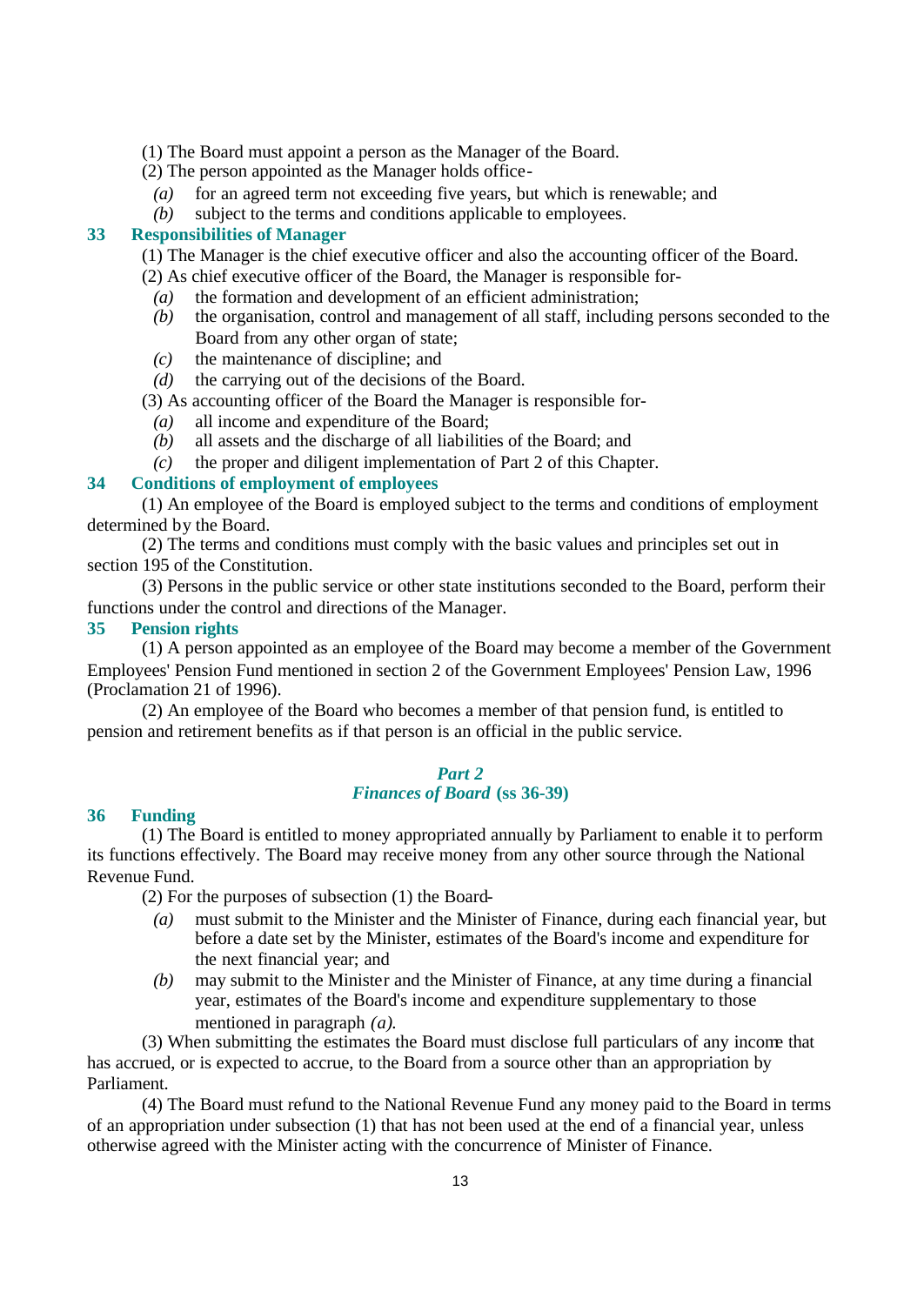# **37 Accountability**

As accounting officer of the Board, the Manager must-

- *(a)* keep full and proper records of-
	- (i) all income and expenditure of the Board; and
	- (ii) all assets, liabilities and financial transactions of the Board;
- *(b)* ensure that the Board's available resources are properly safeguarded and used in the most efficient and effective way;
- *(c)* ensure that all statutory measures applicable to the Board are complied with; and
- *(d)* prepare annual financial statements in accordance with generally accepted accounting practice within three months after the end of each financial year.

# **38 Audit**

The financial statements and records of the Board must be audited annually by the Auditor-

# General.

# **39 Accountability and reporting**

(1) *(a)* The Board is accountable to Parliament and must annually submit to both Houses of Parliament a written report on the activities of the Board during a financial year.

*(b)* A copy of the report must also be submitted to each provincial legislature.

(2) The report must be submitted within six months after the end of the financial year to which it relates, and must include audited financial statements if those statements are available at that time, reflecting the Board's financial affairs during the year, consisting of at least-

- *(a)* a balance sheet;
- *(b)* an income statement; and
- *(c)* a report of the auditors.

#### *Part 3*

# *Miscellaneous matters* **(ss 40-45)**

### **40 Civil liability of Board**

(1) The State Liability Act, 1957 (Act 20 of 1957), applies, with the necessary changes, in respect of the Board, and in such application a reference in that Act to the Minister of the department concerned must be construed as a reference to the chairperson of the Board.

(2) No member of the Board, is liable for anything done or omitted in good faith when performing a duty or exercising a power in terms of this Act.

# **41 Regulations**

The Minister may make regulations not inconsistent with this Act or any Act of Parliament-

- *(a)* by prescribing, on the advice of the Board, further procedures relating to the way in which the Board operates when performing its function;
- *(b)* by prescribing objectives and general targets for the rationalisation of municipalities as contemplated in section 25 *(l)*; or
- *(c)* concerning any matter referred to in this Act which in the opinion of the Minister is necessary or expedient for the effective carrying out or furtherance of the provisions and objects of this Act.

# **42 Offences and penalties**

(1) A person commits an offence if that person-

- *(a)* wilfully disrupts the proceedings of the Board or a Board committee;
- *(b)* wilfully hinders, obstructs or threatens members of the Board or of a committee, or other persons in the exercise of their powers or the performance of their duties in terms of this Act;
- *(c)* does anything calculated to improperly influence the Board or a committee in its consideration of a matter;